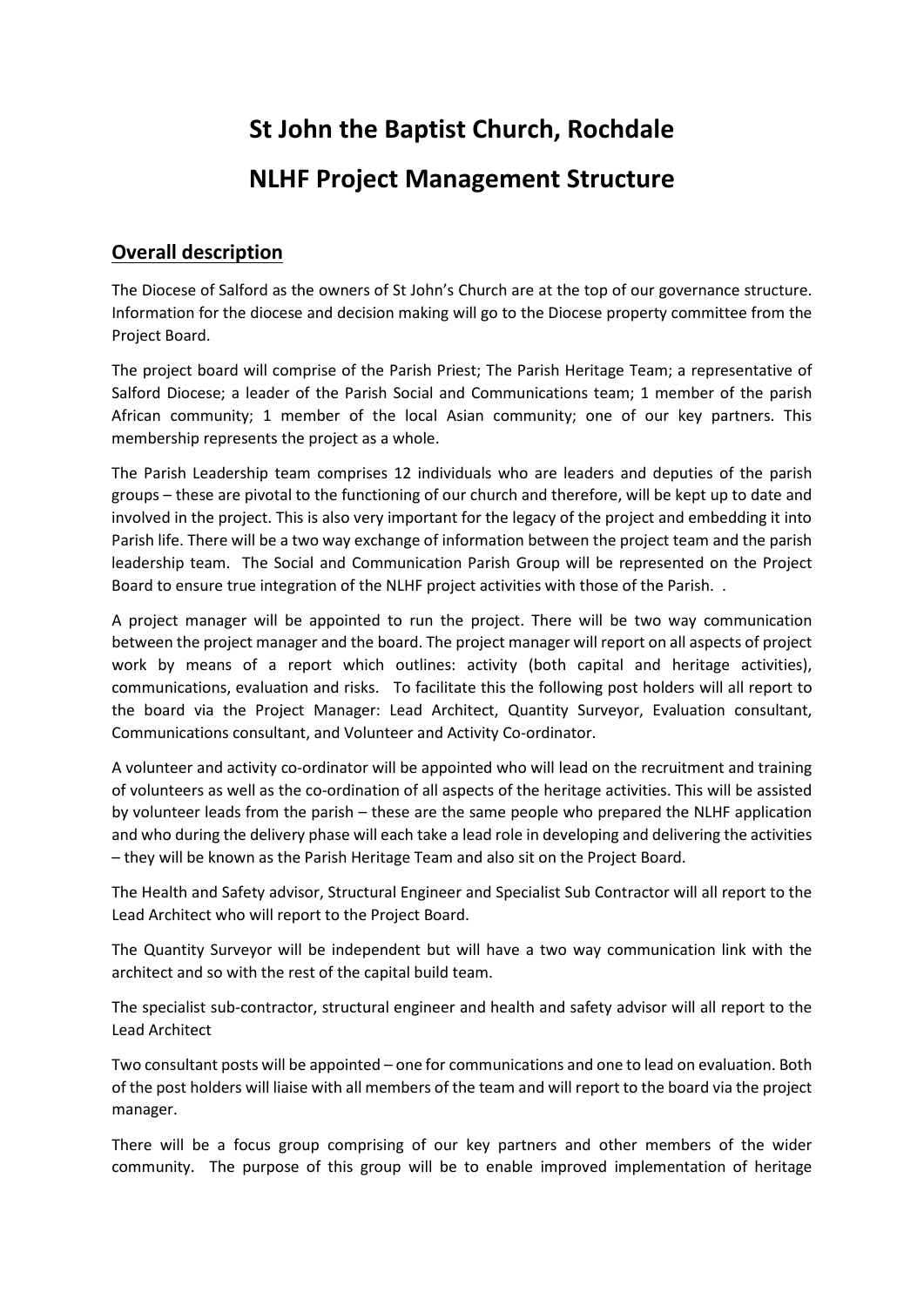activities and ability to 'spread the word' widely by dialogue and sharing information across NLHF project sites.



## **Activity Delivery Team**

We recognise that the delivery of our programme of heritage activities and the volunteers we recruit is pivotal to the success of our project and the achievement of the outcome 'more people will engage with your heritage'. We have put a lot of thought into the activity delivery team and the following explains how it will work:

The Volunteer and Activity Co-ordinator will support the recruitment, training and contributions of the volunteers. In addition members of the Parish Heritage Team will each take a lead role in supporting volunteers who work in the specific activity themes. These members of the Project Heritage Team will also lead on specific areas of the activity plan and will support the corresponding volunteers

The support the Parish Heritage Team can give to volunteers will differ from the support the Activity and Volunteer Co-ordinator can give. For example the Parish Project Team know the church, it's parishioners and processes very well, therefore, we can facilitate more immediate access and in some instances we can act as arbiters and mentors as we also understand the whole project and diocesan